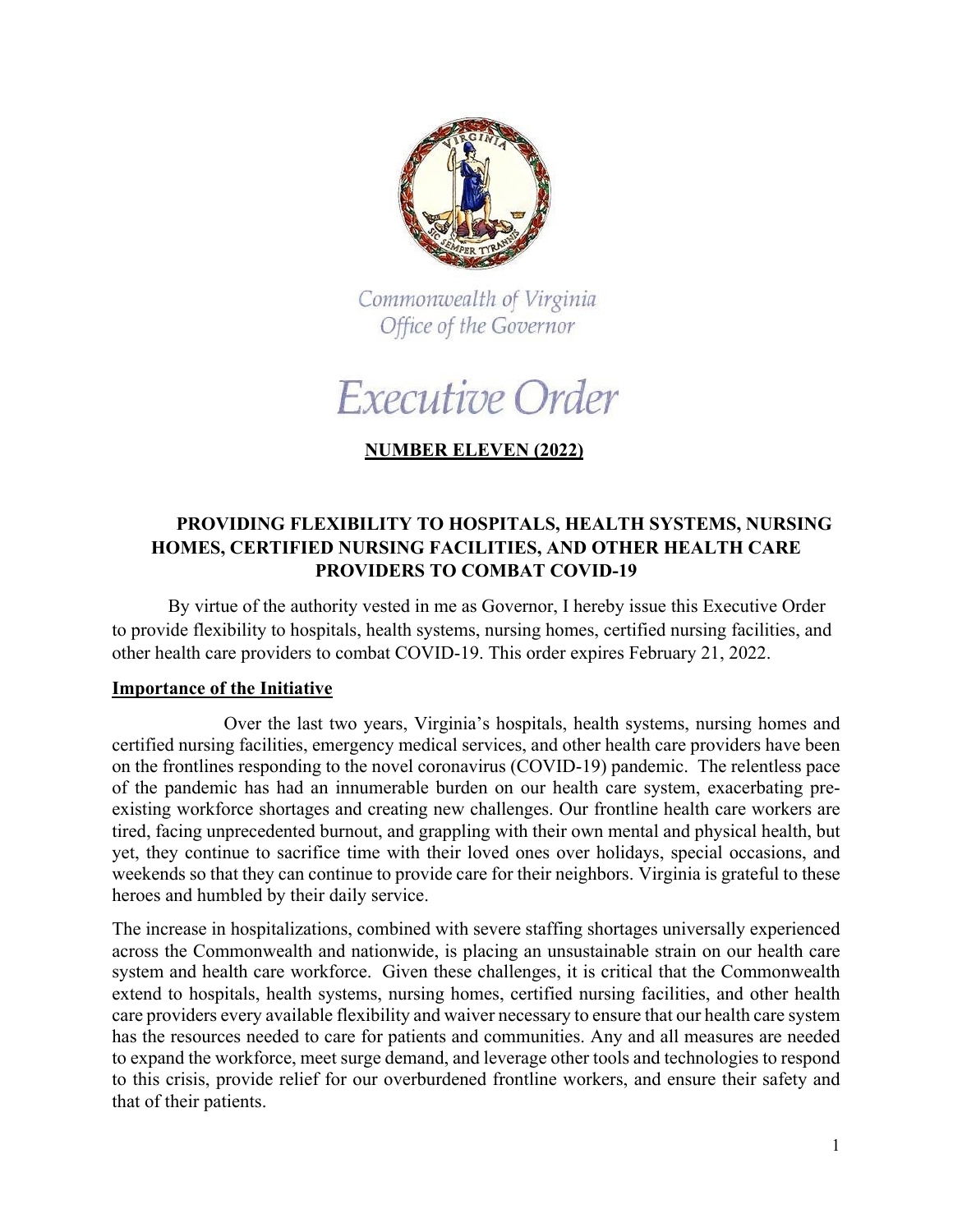The General Assembly afforded immunity from certain liability in circumstances such as those presented by the COVID-19 health crisis. § § Sections 8.01-225.01 and 8.01-225.02 of the *Code of Virginia* provide certain liability protection to all health care providers during a state of emergency. § Section 44-146.23 of the *Code of Virginia* provides certain liability protection to public and private agencies and their employees engaged in emergency services activities, which include medical and health services.

#### **Directive**

Therefore, on this date, January 20, 2022, I declare that a limited state of emergency exists in the Commonwealth of Virginia due to COVID-19, a communicable disease of public health threat and its impact on the health care system and its workforce. The effects of COVID-19 constitute a disaster as described in § 44-146.16 of the Code of Virginia (Code). By virtue of the authority vested in me by Article V of the Constitution of Virginia and by § 44-146.17 of the Code, I declare that a limited state of emergency exists in the Commonwealth of Virginia. In order to marshal all public resources and appropriate preparedness, response, and recovery measures, I order the following actions:

- 1. I authorize for the Commissioner of the Virginia Department of Health, the Commissioner of the Department of Behavioral Health and Developmental Services, the Director for the Department of Medical Assistance Services and the Director of the Department of Health Professions, on behalf of their regulatory boards as appropriate, and with the concurrence of the Secretary of Health and Human Resources, to waive any state regulation, and enter into contracts as required to implement this order without regard to normal procedures or formalities, and without regard to application or permit fees or royalties. All waivers issued by agencies shall be posted on their websites.
- 2. Notwithstanding the provisions of Article 1.1 of Chapter 4 of Title 32.1 of the Code, I further direct the State Health Commissioner, at his discretion, to authorize any general hospital or nursing home licensed or exempt from licensure by the Virginia Department of Health (VDH) to increase licensed bed capacity as determined necessary by the Commissioner to respond to increased demand for beds resulting from COVID-19, including plans for safely staffing services across the facility. Notwithstanding § 32.1- 132 of the Code, I further direct that any beds added by a general hospital or nursing home pursuant to an authorization of the Commissioner under this Order will constitute licensed beds that do not require further approval or the issuance of a new license. Any authorization by the Commissioner to increase bed capacity, and the authority for any resulting increased number of beds, will expire 30 days after the expiration or rescission of this Order, as it may be further amended. To provide relief on existing bed capacity, and notwithstanding any contract provision of § Title 32.1 of the Code, I also direct the State Health Commissioner to authorize programs to allow hospitals to offer intensive athome treatment enabled by digital technologies, multidisciplinary teams, and ancillary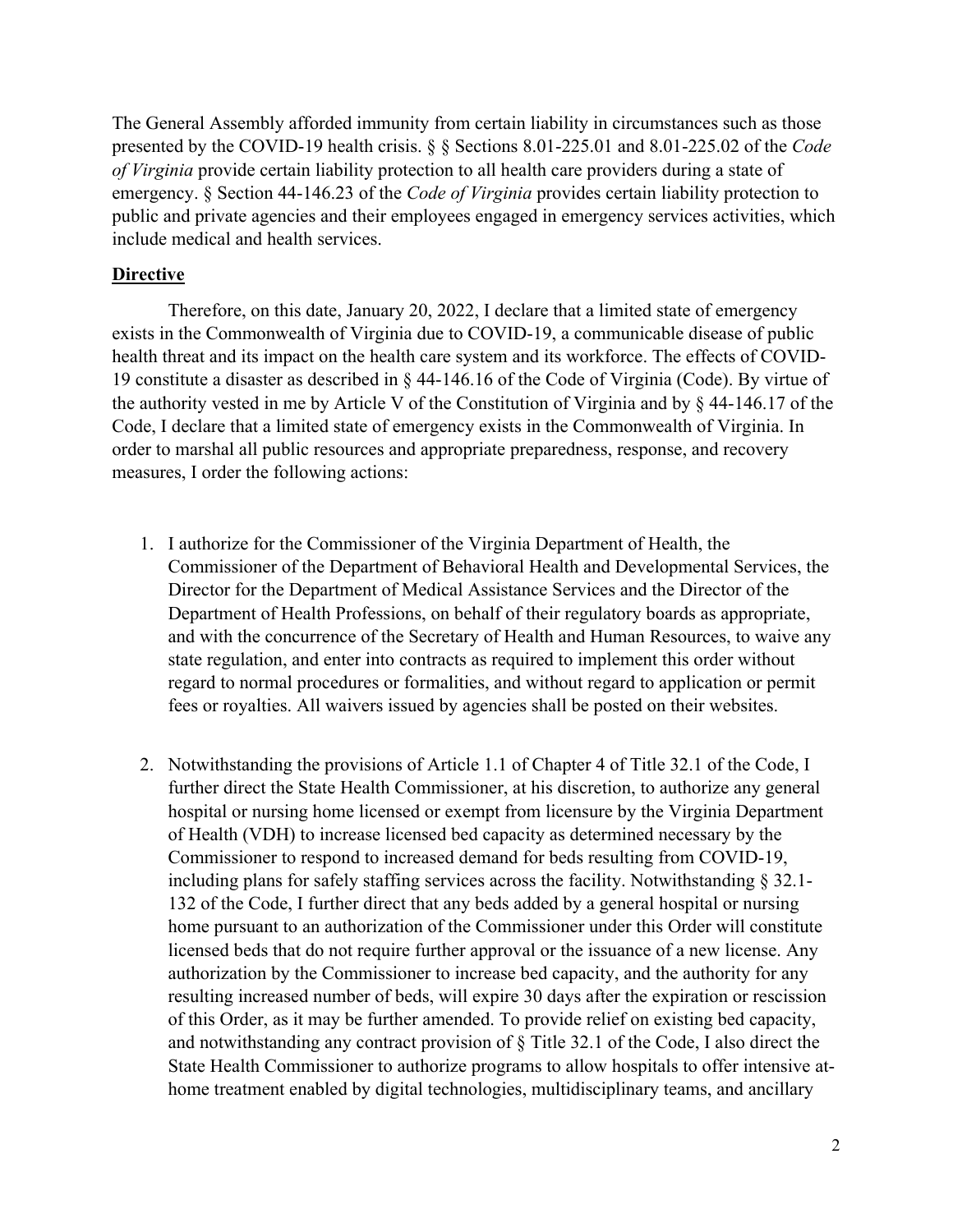services consistent with the Centers for Medicare & Medicaid Services (CMS) Acute Hospital Care at Home Program, provided that a hospital has received a waiver from CMS of 42 CFR § 482.23(b)(1) of the Hospital Conditions of Participation.

- 3. Notwithstanding any contrary provision in Title 54.1 of the Code, in order to relieve the capacity strain on bedside care and support resulting from staffing shortages, a license issued to a health care practitioner, pharmacist, pharmacy intern, or pharmacy technician by another state, and in good standing with such state, shall be deemed to be an active license or registration issued by the Commonwealth to provide health care or professional services as a health care practitioner of the same type for which such license or registration is issued in another state provided the health care practitioner is engaged by a hospital (or an affiliate of such hospital where both share the same corporate parent), licensed nursing home, certified nursing facility, dialysis facility, the VDH, or a local or district health department for the purpose of assisting that facility with public health and medical and health operations. Hospitals, licensed nursing homes, certified nursing facilities, dialysis facilities, and health departments must submit to the applicable licensing authority each out-of-state health care practitioner's name, license type, state of license, and license identification number within a reasonable time of such health care practitioner providing services at the applicable facility in the Commonwealth.
- 4. Health care physical or behavioral health care practitioners with an active license issued by another state may provide continuity of care to their current patients who are Virginia residents through telehealth services. Establishment of a relationship with a new patient requires a Virginia license unless pursuant to paragraph 3 of this Order.
- 5. Physician assistants licensed in Virginia with two or more years of clinical experience may practice in their area of knowledge and expertise and may prescribe without a written or electronic practice agreement.
- 6. A health care practitioner or behavioral health care may use any non-public facing audio or remote communication product that is available to communicate with patients, provided that such communication product is not inconsistent with the waivers and flexibilities issued by the United States Department of Health and Human Services and the Centers for Medicare and Medicaid Services. This exercise of discretion applies to telehealth services provided for both COVID-19 and for other diagnosis and treatment services unrelated to COVID-19.
- 7. A licensed practical nurse may administer the COVID-19 vaccine without the supervision of a registered nurse or licensed medical practitioner.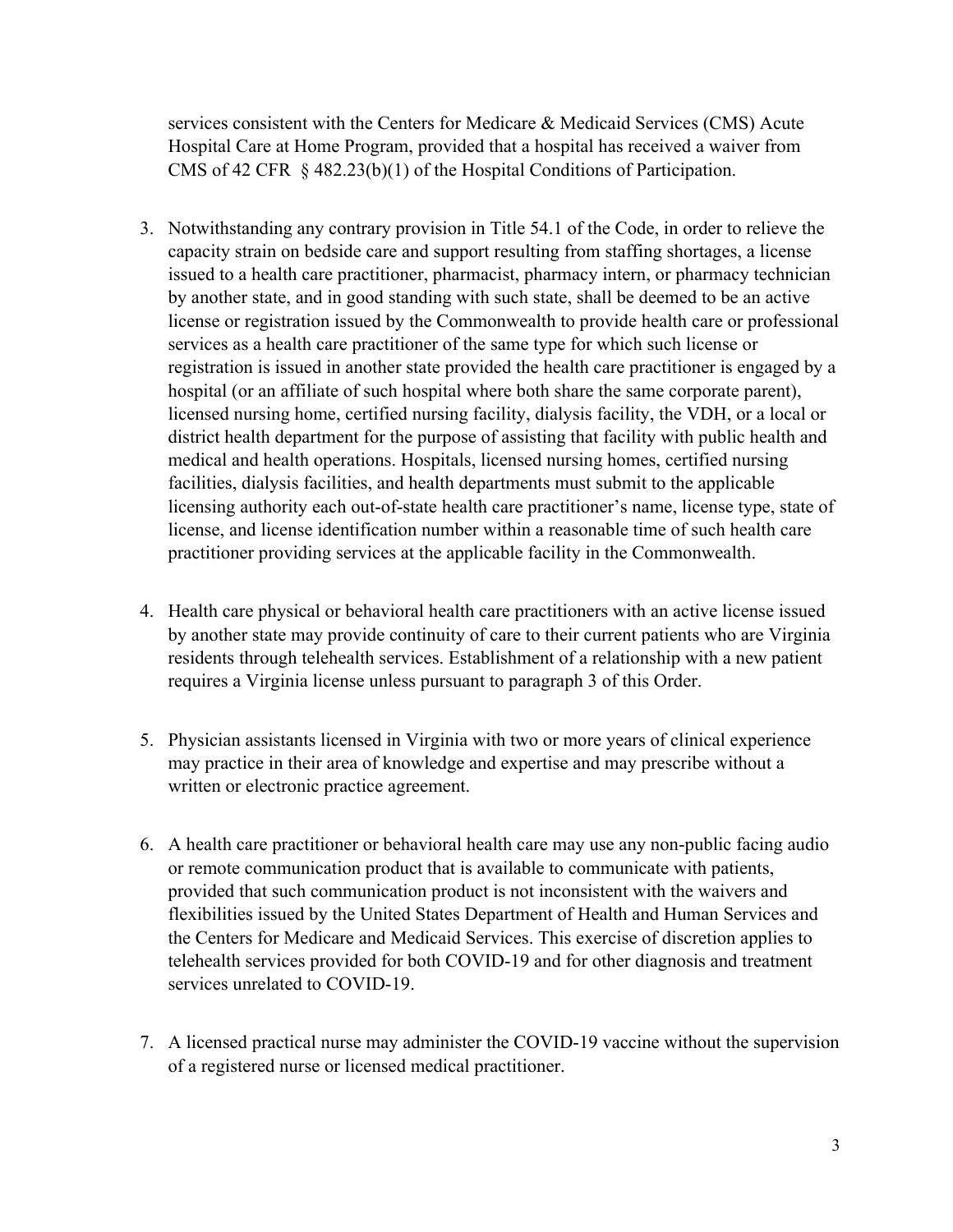- 8. Licensed health professionals of health systems or hospitals whose scope of practice includes administration of the vaccine and who have administered the COVID-19 vaccine in a health system or hospital setting may administer the COVID-19 vaccine at any point of distribution that is held in collaboration between a health system or hospital and a local health department without undergoing additional training.
- 9. A local health department may collaborate with a federal health facility, whether civilian or military, for the purpose of COVID-19 vaccine administration. Federal personnel whose scope of practice includes vaccination may serve with the Medical Reserve Corps after a training and skills assessment as required by VDH.
- 10. The Department of Medical Assistance Services (DMAS) shall suspend pre-admission screening pursuant to § 32.1-330 of the Code. All new nursing home admissions will be treated as exempted hospital discharges. Community based LTSS screening teams shall be exempt from face-to-face screenings and may screen for nursing home admission from a community setting or waiver services using telehealth or telephonic screening.
- 11. DMAS shall waive requirements pursuant to  $\S 32.1-325(A)(14)$  of the Code concerning certificates of medical necessity. Any supporting verifiable documentation requirements are waived with respect to replacement of durable medical equipment (DME). DMAS shall also suspend enforcement of additional replacement requirements for DME, prosthetics, orthotics, and supplies that are lost, destroyed, irreparably damaged, or otherwise rendered unusable, such that the face-to-face requirement, a new physician's order, and new medical necessity documentation are not required for replacement equipment.
- 12. Any health care provider as defined in §32.1-127.1:03 of the Code, or any other person permitted by law to administer the COVID-19 vaccine, who administers COVID-19 immunizations, shall report to the Virginia Immunization Information System in a manner consistent with the Virginia Immunization Information System Regulations.
- 13. The number of technicians a pharmacist may supervise shall be increased. No pharmacist shall supervise more than five persons performing the duties of a pharmacy technician at one time. Pharmacy technicians performing COVID-19 administrative tasks will not be counted in the ratio count.
- 14. Emergency Medical Services (EMS) agencies shall continue to coordinate and work with health care providers to address the overwhelming demands and capacity shortages being experienced by EMS agencies and other first responders. This includes strategies to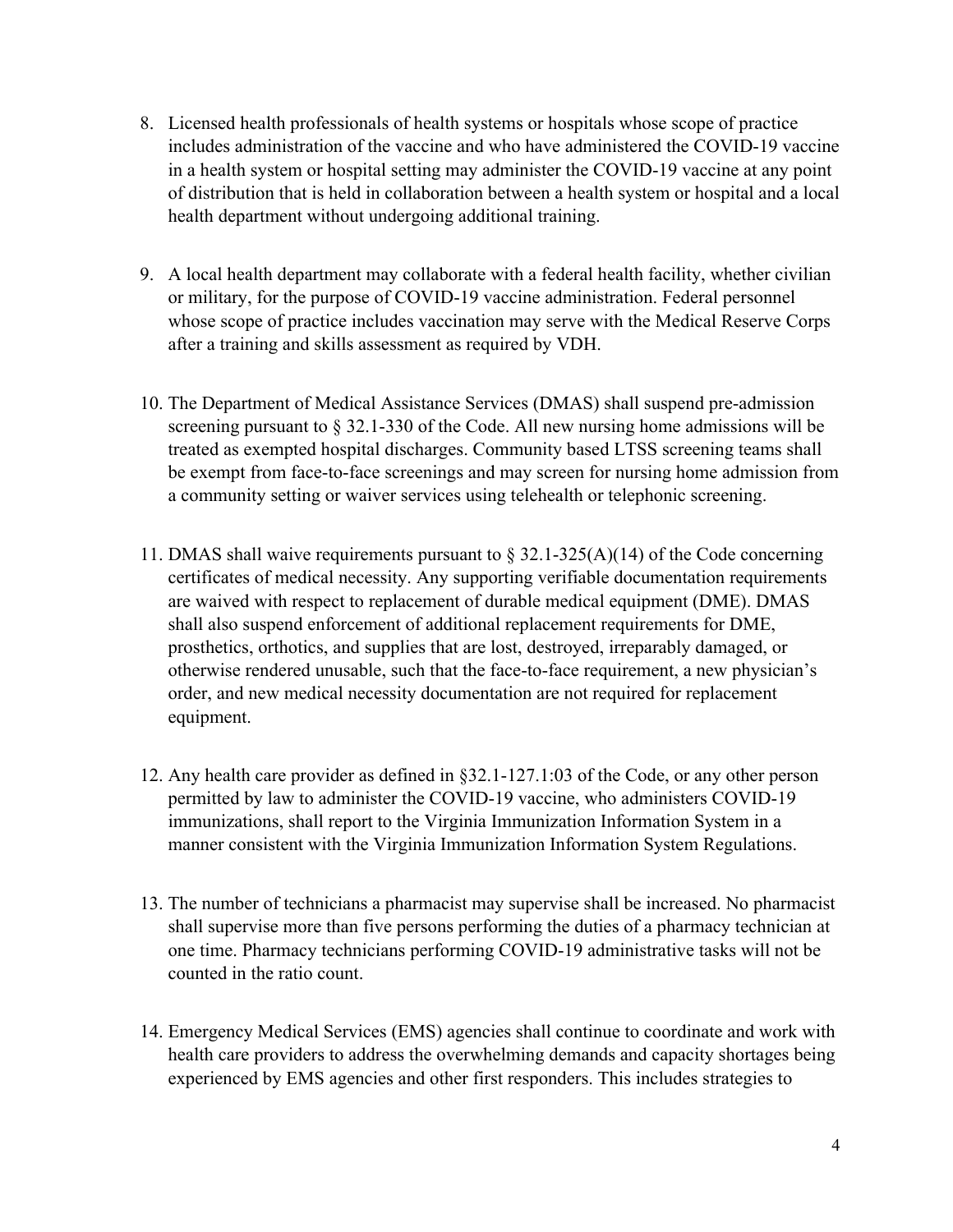manage and coordinate pre-hospital care as well as patient discharge and transport.

- 15. Temporary nurse aides practicing in long term care certified nursing facilities under the federal Public Health Emergency 1135 Waiver may be deemed eligible by the Board of Nursing to take the National Nurse Aide Assessment Program examination upon submission of a completed application, the employer's written verification of competency and employment as a temporary nurse aide, and provided no other grounds exist under Virginia law to deny the application.
- 16. Copays required under § 32.1-351(C) of the Code for Virginians receiving health insurance through the Family Access to Medical Insurance Security Plan are waived.
- 17. Personal care, respite, and companion providers in the agency- or consumer-directed program, who are providing services to individuals over the age of 18, may work for up to 60 days, as opposed to the current 30-day limit in § 32.1-162.9:1 of the Code, while criminal background registries are checked. Consumer-directed Employers of Record must ensure that the attendant is adequately supervised while the criminal background registry check is processed. Agency providers must adhere to current reference check requirements and ensure that adequate training has occurred prior to the aide providing the services in the home. Agency providers shall conduct weekly supervisory visits through telehealth methods when the aide works prior to receiving criminal background registry results. This section does not apply to services provided to individuals under the age of 18, with the exception of parents of minor children in the consumer-directed program.
- 18. Requirements under § 2.2-4002.1 of the Code related to the 30-day advance -public notice and comment period are waived as to DMAS only, so that DMAS can issue Medicaid Memos to ensure that health care providers receive immediate information on flexibilities to ensure access to care for Medicaid members.